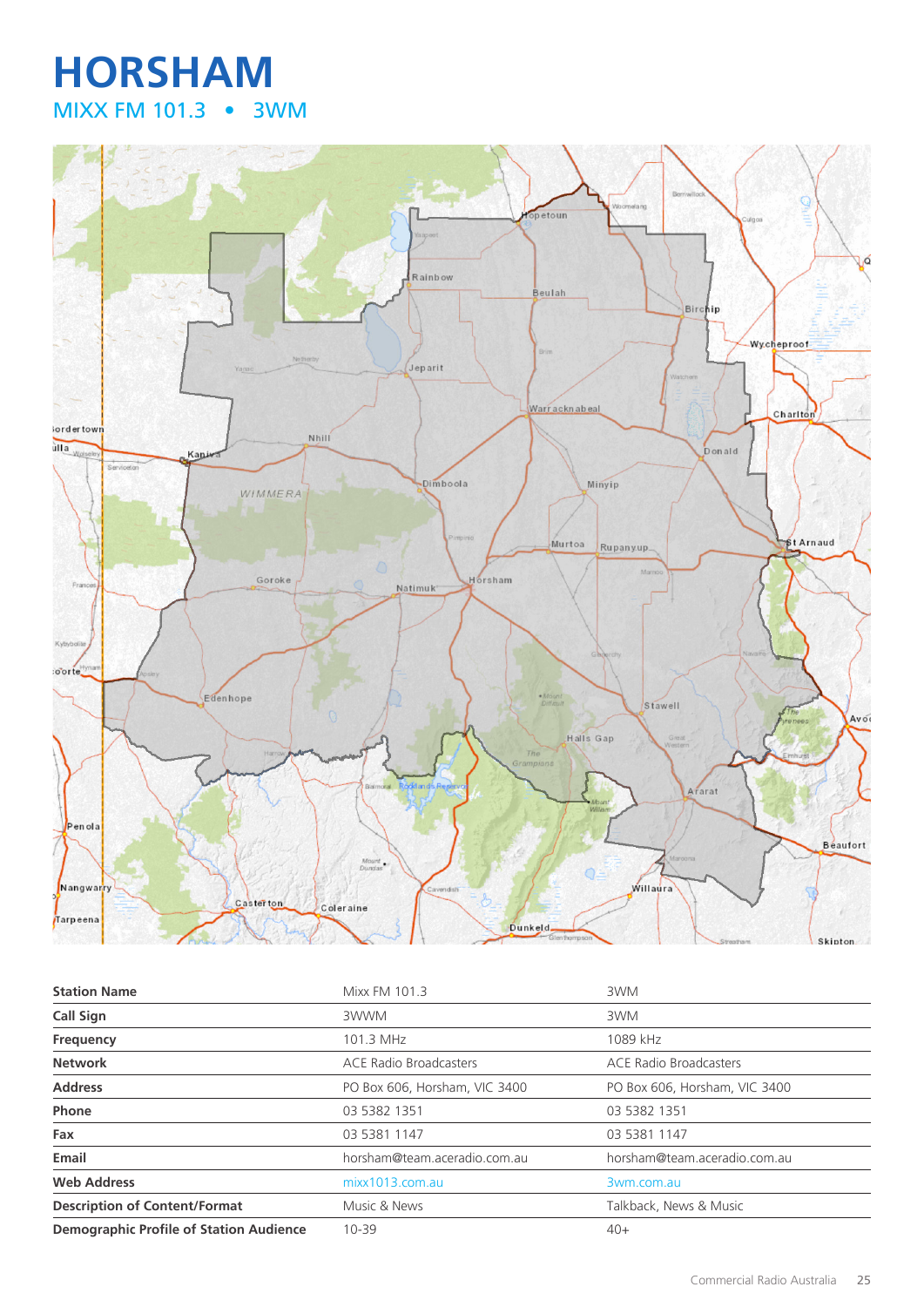Horsham is around 300 kilometres northwest of Melbourne and 450 kilometres south east of Adelaide, on the main rail and road routes linking Victoria with Adelaide.

Horsham is the major commerce centre for the Wimmera/Mallee region, which includes such centres as Nhill, Halls Gap, Kaniva, Warracknabeal, Stawell and Ararat. Major tourist attractions include Halls Gap and the majestic Grampians National Park. The region is extremely popular with fishing, boating, swimming and water enthusiasts.

In comparison to the 2011 census, the population of the radio licence area of Horsham has slightly decreased by -2.02% to 63,820. The birthplace for 88% of the population was Oceania including Australian, New Zealander, Indigenous and Islander persons.

10,166 people (16%) were attending an educational institution in 2016; of these, 48% were either in infants or primary, 39% were attending a secondary educational institution, 8% attending University or another tertiary institution and 4% attending TAFE. 21,199 people (33%) already have a tertiary qualification; of these, 27% have a degree and 73% have a certificate, diploma or another tertiary qualification.

Of the total dwellings in Horsham (25,228), 46% of dwellings are owned outright and 29% are mortgaged. Private rental properties represented 18% of total dwellings.

27% of the total households in Horsham have a household income range between \$21,000 – \$41,999pa; 27% between \$42,000 – \$77,999pa; 10% between \$78,000 – \$103,999pa; and 16% over \$104,000pa.

All major banks and credit unions, car dealers, insurance/finance organisations, fast-food restaurants and an extensive selection of national retail, chain and independent stores are represented in the area.

#### **AGRICULTURE**

Horsham is a big wheat producer. Over 357 thousand tonnes of wheat for grain and over 331 thousand tonnes of barley for grain were produced.

The farms in the area support more than 2 million sheep and lambs. There are over 42 thousand beef cattle and over 3 thousand dairy cattle.

#### EMPLOYMENT

The majority (56%) of the labour force of 29,334 is employed full time. The main industries of employment are:

- Education and Training, Health & Social Assistance;
- Agriculture Forestry and Fishing; and
- Wholesale Trade/Retail Trade/Accommodation and Food Services.

The regional administrations of several state and federal government agencies are located in Horsham.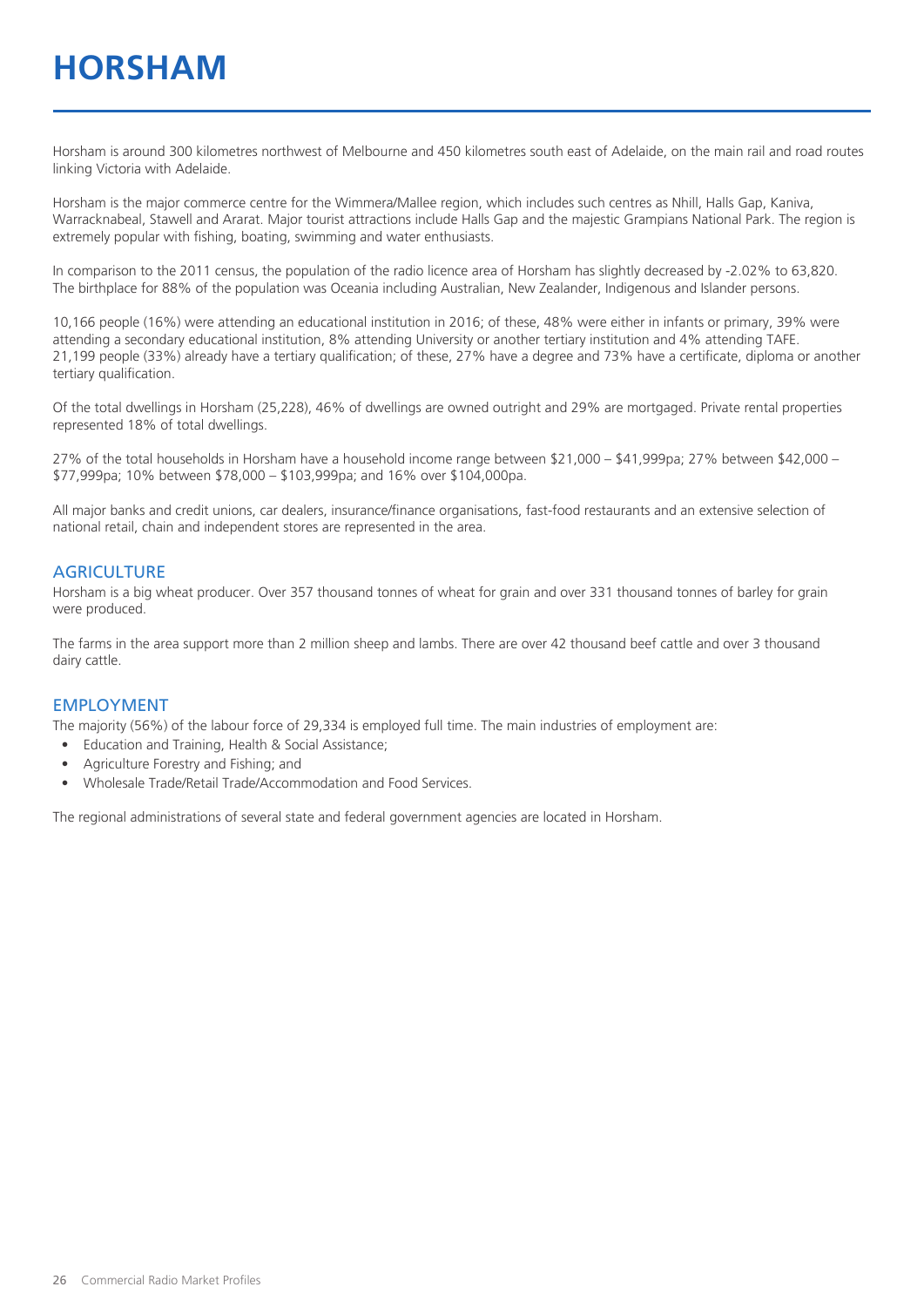# **HORSHAM**

### AGE COHORTS

| Age                          | Male   | Female | Total    | <b>Market</b><br>population |
|------------------------------|--------|--------|----------|-----------------------------|
| $10 + \gamma$ ears           | 28,287 | 28,396 | 56,683   | 88.82%                      |
| 0-9 years                    | 3,724  | 3,413  | 7,137    | 11.18%                      |
| $10-17$ years                | 2,977  | 2,842  | 5,819    | 9.12%                       |
| 18-24 years                  | 2,192  | 1,864  | 4,056    | 6.36%                       |
| 25-39 years                  | 4,860  | 4,664  | 9,524    | 14.92%                      |
| 40-54 years                  | 6,162  | 6,364  | 12,526   | 19.63%                      |
| 55-64 years                  | 5,018  | 4,851  | 9,869    | 15.46%                      |
| 65-74 years                  | 4,148  | 3,959  | 8,107    | 12.7%                       |
| $75+$ years                  | 2,930  | 3,852  | 6,782    | 10.63%                      |
| Total 2011 population        | 32,468 | 32,665 | 65,133   |                             |
| <b>Total 2016 population</b> | 32,011 | 31,809 | 63,820   | 100%                        |
| % change 2011-2016           |        |        | $-2.02%$ |                             |

#### LABOUR FORCE

| <b>Employment classification</b> | Total  | Labour force |
|----------------------------------|--------|--------------|
| Full-time employed               | 16,410 | 55.94%       |
| Part-time employed               | 9.708  | 33.09%       |
| Not stated employed              | 1.816  | 6.19%        |
| Unemployed                       | 1,400  | 4.77%        |
| <b>Total labour force</b>        | 29,334 | 100%         |

#### HOUSEHOLD INCOME

| Income range (pa)       | Total  | Occupied<br>dwellings |
|-------------------------|--------|-----------------------|
| $$0 - $7,749$           | 467    | 1.86%                 |
| $$7,750 - $20,999$      | 1,718  | 6.85%                 |
| $$21,000 - $41,999$     | 6,757  | 26.94%                |
| $$42,000 - $77,999$     | 6,676  | 26.62%                |
| $$78,000 - $103,999$    | 2,585  | 10.31%                |
| $$104,000 - $129,999$   | 1,894  | 7.55%                 |
| $$130,000 - $155,999$   | 966    | 3.85%                 |
| $$160,000 - $181,999$   | 497    | 1.98%                 |
| $$182,000 - $207,999$   | 269    | 1.07%                 |
| $$208,000+$             | 492    | 1.96%                 |
| Not stated              | 2,759  | 11%                   |
| <b>Total households</b> | 25,080 | 100%                  |

#### FAMILY STRUCTURE

| <b>Type of family</b>         | <b>Total</b> | <b>Total families</b> |
|-------------------------------|--------------|-----------------------|
| Couple families - Children    | 6,126        | 37.03%                |
| Couple families - No children | 7.974        | 48.2%                 |
| Single parents                | 2.278        | 13.77%                |
| Other families                | 164          | 0.99%                 |
| <b>Total families</b>         | 16,542       | 100%                  |

## **OCCUPATION**

| <b>Employment classification</b>                                     | Total  | <b>Occupations</b> |
|----------------------------------------------------------------------|--------|--------------------|
| Managers/Professionals                                               | 10,304 | 36.82%             |
| Technicians & trade workers/<br>Community & personal service workers | 6,679  | 23.87%             |
| Clerical & administrative workers                                    | 2,675  | 9.56%              |
| Sales workers                                                        | 2,324  | 8.3%               |
| Machinery operators & drivers/Labourers                              | 5.630  | 20.12%             |
| Not stated                                                           | 373    | 1.33%              |
| <b>Total</b>                                                         | 27,985 | 100%               |

#### INDUSTRY

| Industry                                                                                                      | Total  | Workforce |
|---------------------------------------------------------------------------------------------------------------|--------|-----------|
| Agriculture, forestry & fishing                                                                               | 5,366  | 19.41%    |
| Mining                                                                                                        | 196    | 0.71%     |
| Manufacturing/Electricity, gas, water &<br>waste services/Construction                                        | 3,830  | 13.85%    |
| Wholesale trade/Retail trade/<br>Accommodation & food services                                                | 4.745  | 17.16%    |
| Transport, postal & warehousing/<br>Information, media & communications                                       | 1,165  | 4.21%     |
| Financial & insurance services/<br>Rental hiring & real estate services/<br>Administration & support services | 1.032  | 3.73%     |
| Professional scientific & technical services                                                                  | 718    | 2.6%      |
| Public administration & safety                                                                                | 1,903  | 6.88%     |
| Education & training/Health care &<br>social assistance                                                       | 6.419  | 23.22%    |
| Arts & recreation services                                                                                    | 309    | 1.12%     |
| Other services                                                                                                | 958    | 3.46%     |
| Not stated                                                                                                    | 1,008  | 3.65%     |
| Total                                                                                                         | 27,649 | 100%      |

#### ANNUAL HOUSEHOLD EXPENDITURE

| <b>Product or service</b>            | $$000's$ (pa) |
|--------------------------------------|---------------|
| Food & non-alcoholic beverages       | 322,663       |
| Alcoholic beverages                  | 42,914        |
| Clothing & footwear                  | 61,514        |
| Household furnishings & equipment    | 71,300        |
| Furniture & floor covering           | 21,616        |
| Household appliances                 | 17,960        |
| Household services & operation       | 54,189        |
| Medical care & health expenses       | 103,847       |
| Motor vehicle purchase               | 71,882        |
| Motor vehicle running costs          | 196,883       |
| Recreation                           | 222,999       |
| Recreational & educational equipment | 54,355        |
| Holidays                             | 100,609       |
| Personal care                        | 39,340        |